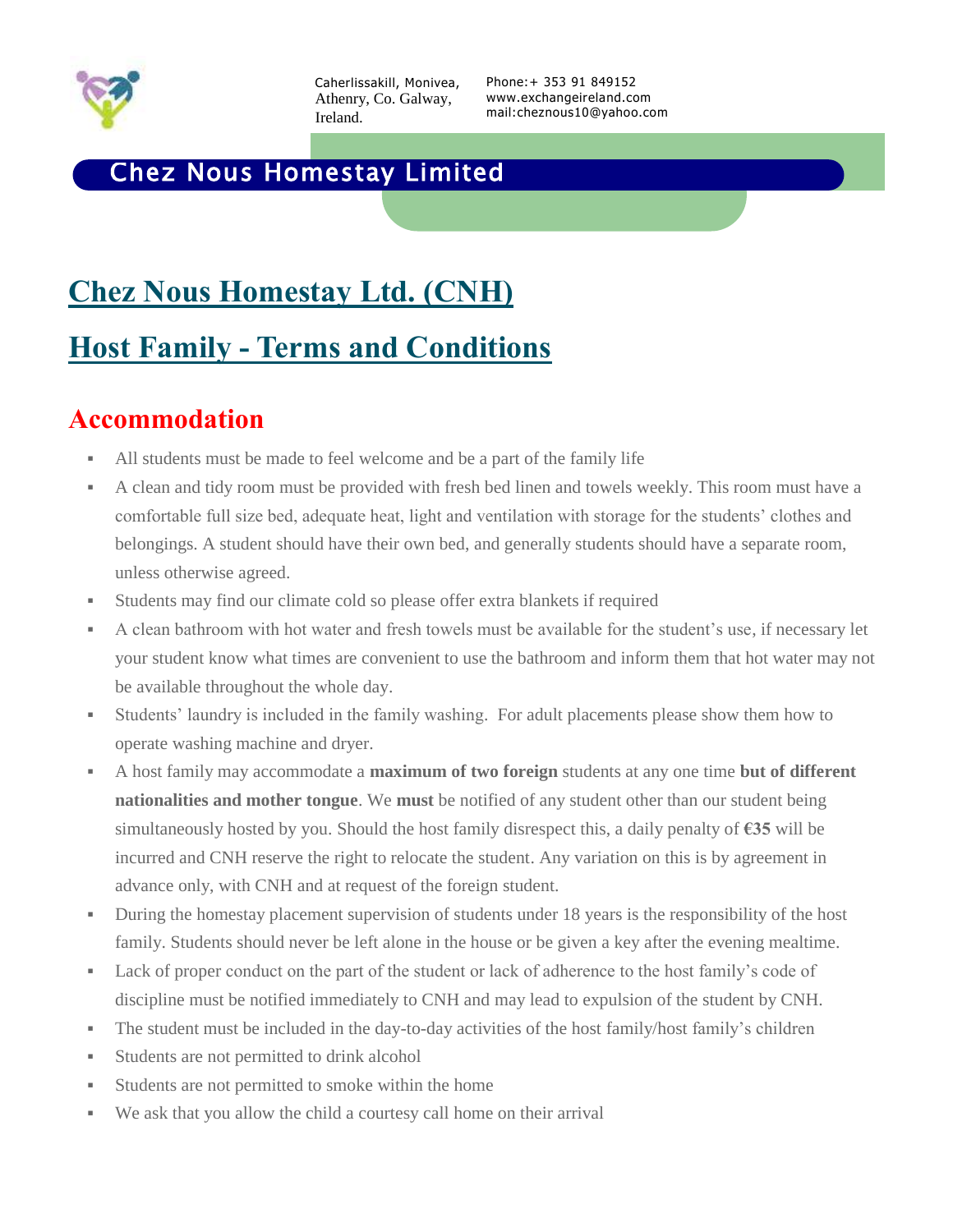

#### Chez Nous Homestay Limited

- The purpose of the student visit is to improve their language skills and experience Irish culture, traditions and hospitality. Host families should involve the student in family events, outings etc. so they gain an insight into our culture and the locality in which they are placed.
- Please inform your student of internet and phone usage policy in your home. CNH are not responsible for unauthorized phone or internet usage
- If necessary, inform the child of a time convenient to all to receive calls or skype from home
- Because of the students' young age it is the family's role and responsibility to care for them as if they were one of their own children
- CNH is not liable for loss or damage to the host families home or property, please ensure that your home insurance covers hosting a paying guest.
- It is important that your student carries your name, address, phone number and contact details with them always and we would ask that you facilitate this.
- We recommend limited usage on computers as overuse will limit children's opportunities to interact and socialise.

#### **Meals**

- Mealtimes are an ideal opportunity for students to learn English and to get to know their host family
- Students are provided with full board breakfast, lunch and evening dinner daily. Students should know the meal times and have regular meals.
- Students must always be included in family mealtimes and never left to eat alone. This gives the child a chance to chat and feel relaxed and comfortable with their host family and it also gives the host family an opportunity to extend true Irish hospitality
- Please note some students may have special dietary requirements. Should this be the case we will inform you at the time of booking

# **Summer Camps**

 For foreign students opting for total immersion homestay i.e. not attending any camp or classes while here, your child with whom the student is matched should be present at home during the period of the homestay placement. Should your child of a similar age to the student, intend to go to a summer camp at any stage over the stay, we would ask you to notify us so we can arrange a different placement or arrange that the foreign student can attend the summer camp also. In no circumstances, should the child with whom our student is matched be away all day working or attending a summer camp without our knowledge. In such case we reserve the right to move the student or make a daily deduction or both.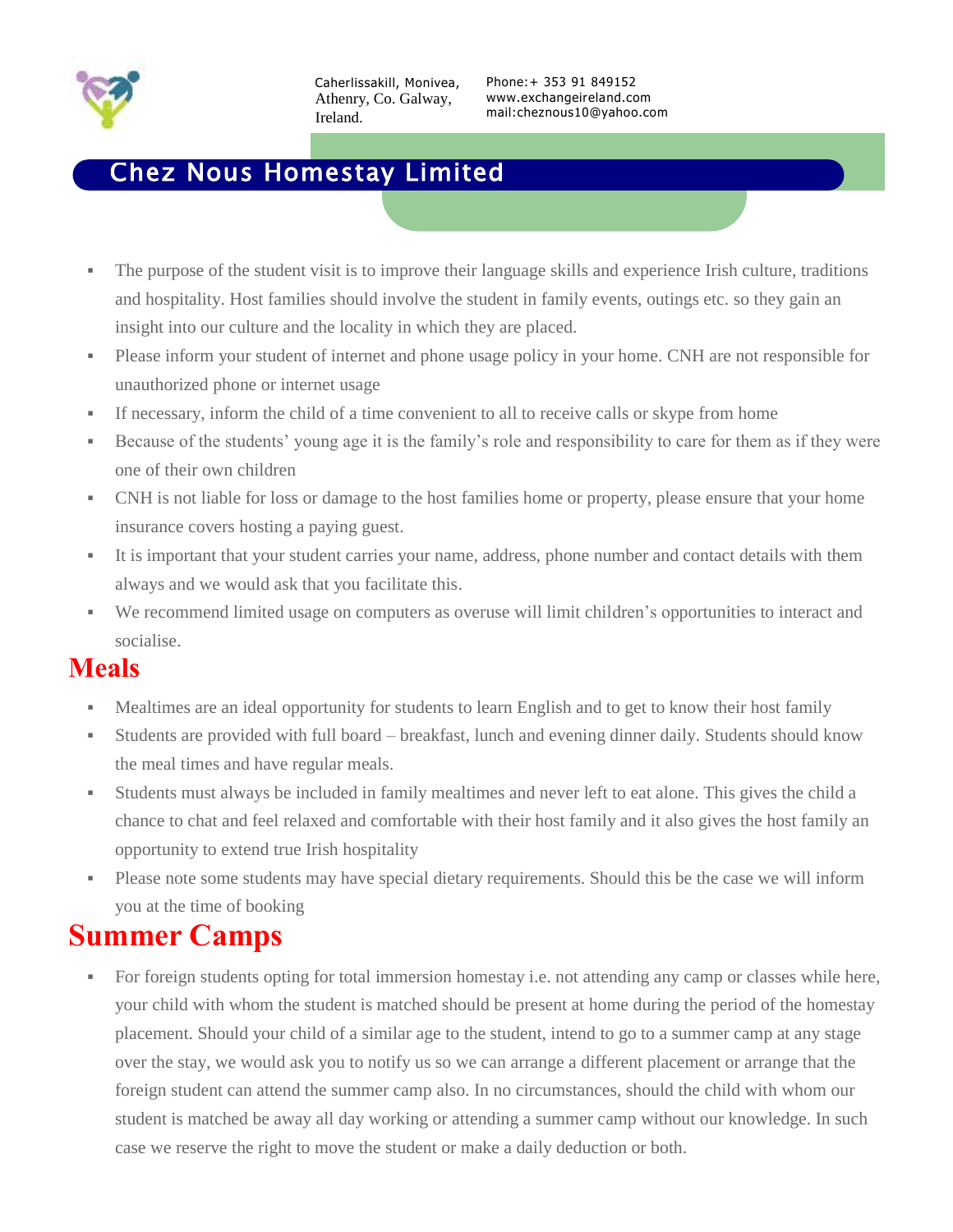

Caherlissakill, Monivea, Athenry, Co. Galway, Ireland.

Phone:+ 353 91 849152 www.exchangeireland.com mail:cheznous10@yahoo.com

#### Chez Nous Homestay Limited

# **Medical Emergencies**

- All students must be covered by the European Health Insurance Card and their own travel insurance
- Should a student become ill it is the responsibility of the host family to bring child to a doctor, dentist or call an ambulance if necessary.
- CNH must be informed at the earliest opportunity of such a situation

### **Payment**

- CNH will pay host families an agreed fee per week for total immersion stays and lesser fee per week for students attending classes or English Summer camp.
- Please supply your IBAN and BIC details to us as well as the name on your bank account and the name and address of your bank to facilitate electronic transfer of payments. Payment will be made at the end of the placement for short term stays and 4 weekly for school stays.
- If a student leaves / terminates or is away from the host family for any reason whatsoever CNH will pay the host family pro rata for the number of nights, they have hosted the student. If the host families breach our agreed terms of hosting no more than two students at any time, or if they host another student of the same nationality as ours without our advance agreement we reserve the right to make a daily deduction as outlined above.
- Host families should not discuss payment details with students. Host families agree NOT to host or teach any of our students/their relatives or contacts in follow up to our placement. This is a breach of our contract terms and we cannot continue to supply students to such host families.

# **Booking Procedure – The Host Family**

- Application forms for the host family may be completed on line, we also require a photograph of the outside of your home, and a photograph of your family. After we receive your completed application in person or by post, CNH will call to arrange a convenient time to visit and inspect your home
- During this visit we will discuss our student programme, student accommodation requirements and collect completed application forms
- Families putting themselves forward as host families must by law undego Garda vetting. The Garda Vetting is now updated to an online system, but must be facilitated through Chez Nous Homestay. Any fees which may apply must be submitted with each vetting request. CNH has no control over this fee.